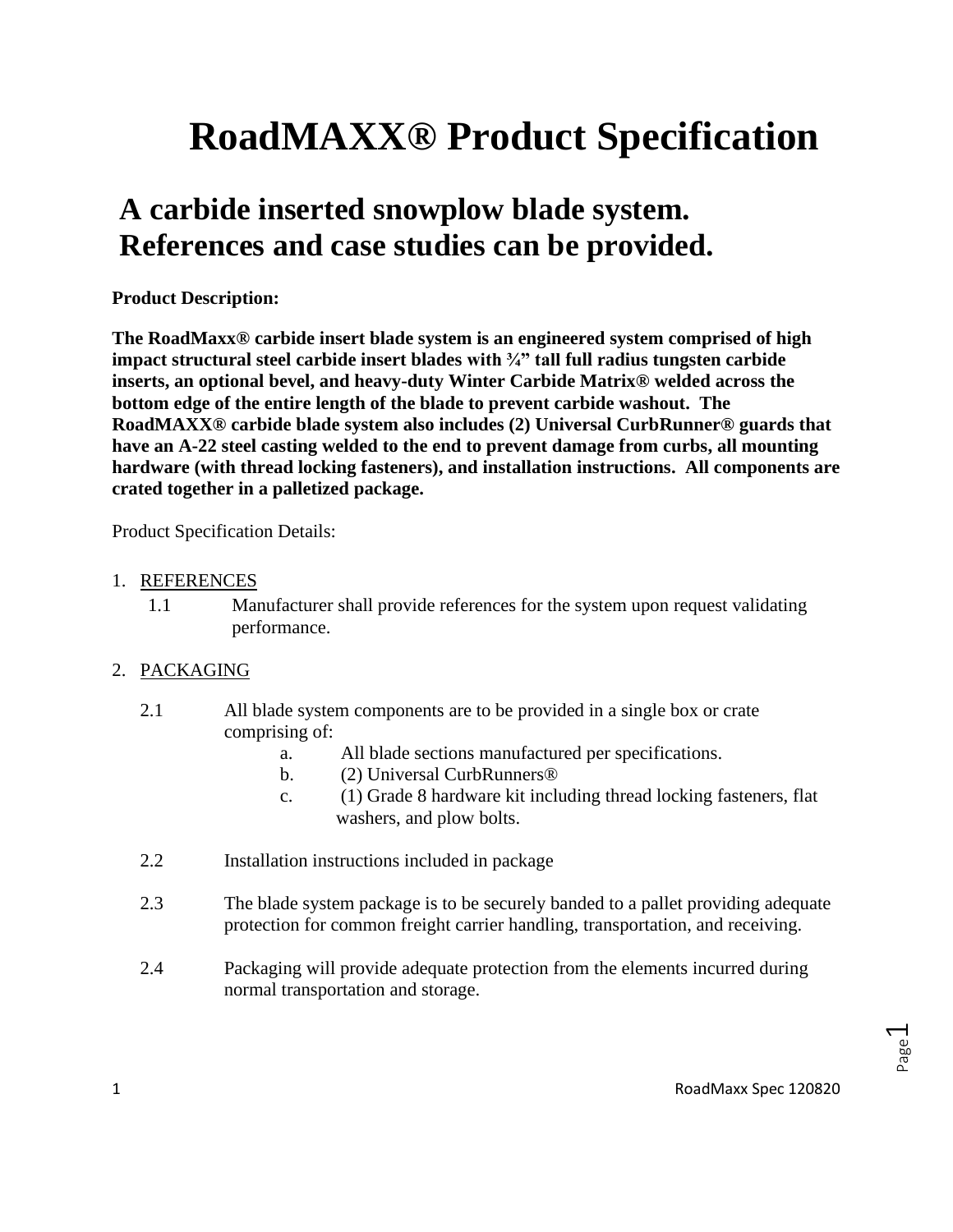#### 3. MAIN BLADE

- 3.1 The blade shall be high strength structural grade hot rolled flat steel.
- 3.2 Dimensions: 5" or 6" high x 7/8" thick x 3' or 4' length
- 3.3 Tolerance between hole spacing is +/- 1/16", non-accumulative, from center to center across full length of blade.
- 3.4 The groove for the carbide inserts shall be milled in the center of the blade edge.
- 3.5 Hole size and location of holes shall be per customer's requirements.
- 3.6 Blade to have a 25° bevel on the top of the backside

#### 4. TUNGSTEN CARBIDE INSERTS

- 4.1 The tungsten carbide insert shall comprise the following total dimensions:
	- a. Length: 1" nominal
	- b. Width: 0.36" min.
	- c. Height: 0.75" max.
	- d. Shape: Hammerhead (full radius)
- 4.2 Tungsten carbide insert shall be of a grade containing approximately 89% tungsten and approximately 11% cobalt binder by weight.
- 4.3 Original compounding specific gravity equal to 14.35-14.6
- 4.4 The insert hardness shall be 87.5-88.8 Rockwell A scale
- 4.5 Transverse rupture strength of 351,000 PSI minimum.

#### 5. BRAZING

- 5.1 Each blade shall contain an approximate 1" length of carbide insert for each 1" length of blade.
- 5.2 The carbide inserts shall be placed in line within the center-milled groove.
- 5.3 The carbide inserts shall be brazed on all sides using sound brazing practice, having no evidence of voids, shims, or fillers providing approximately 70,000 PSI shear strength.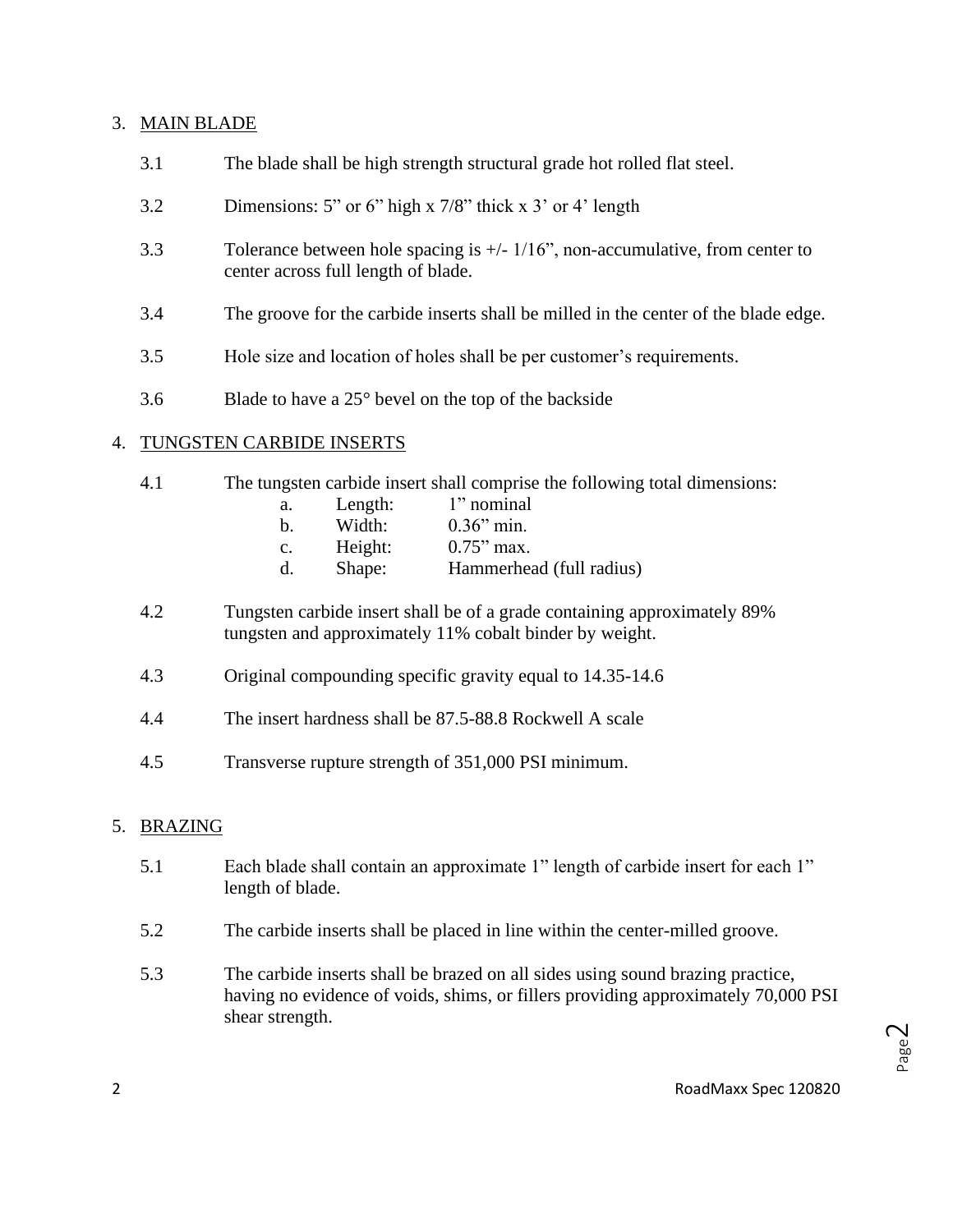#### 6. WINTER CARBIDE MATRIX®

- 6.1 Winter Carbide Matrix® weld to be applied on front bottom edge of blade.
- 6.2 Winter Carbide Matrix® protects the inserts in the blade.
- 6.3 2 weld passes totaling 7/8" high x 3/16" max thickness on entire length of blade.
- 6.4 Carbide will be dispersed throughout the entire weld, not just on top layer.

#### 7. UNIVERSAL CURBRUNNER®

- 7.1 4" high x ¾" thick high impact, structural grade hot rolled steel bar.
- 7.2 Drilled and square punched with countersink to accept 5/8" plow bolt flush with front mounting blade surface.
- 7.3 A-22 steel casting is welded on the end for curb protection. Steel casting weighs  $6.5$  lbs and is  $6.5$ " tall.
- 7.4 Universal CurbRunner® has a label on the front mounting blade surface identifying the manufacturer and contact information.
- 7.5 Universal CurbRunner<sup>®</sup> will be Class 7 Orange<sup>TM</sup> texture powder coated to provide corrosion resistance and safer handling.

#### 8. MOUNTING HARDWARE

8.1 The mounting hardware will consist of high-quality thread locking components consisting of Grade 8 plow bolts, all metal lock nuts and flat washers. All items to be pre-counted and sealed for corrosion resistance.

#### 9. FINISHED PRODUCT

- 9.1 Finished blade will be Class 7 Orange  $TM$  texture powder coated to provide corrosion resistance and safer handling.
- 9.2 Front edge of blade will be identified to avoid improper installation.
- 9.3 Finished blade shall comply with standard blade manufacturing tolerances.
- 9.4 Manufacturer's literature shall be furnished as required.